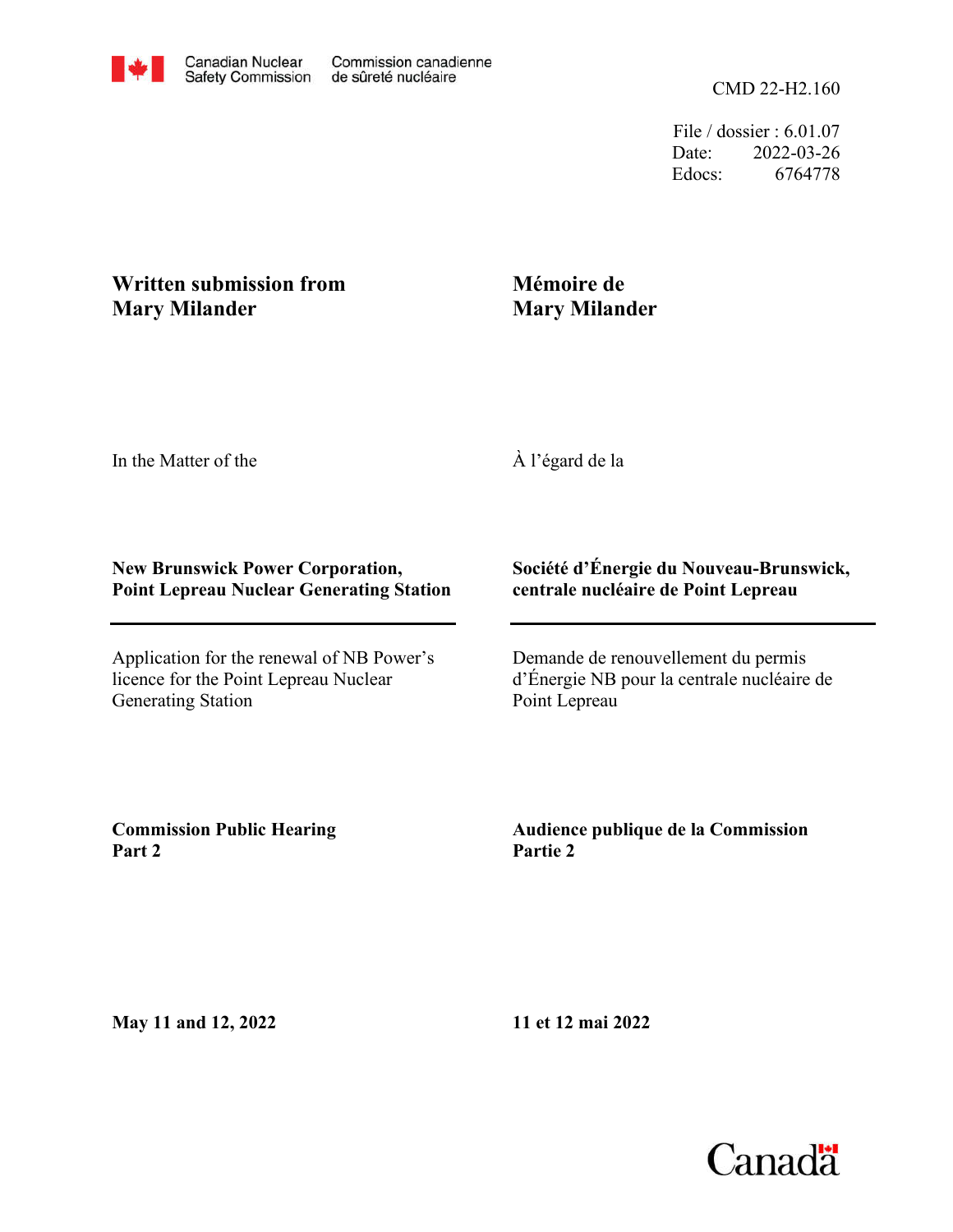From: Sent: To: Subject: (Hearing Ref.2022-H-02) Re: Intervention by Mary Milander for the NB Power Licence Renewal Application Interventions / Interventions (CNSC/CCSN) March 26, 2022 10:31 PM Mary Milander

Ottawa, Ontario K1P 5S9 280 Slater Street, P. Box 1046, Station B Canadian Nuclear Safety Commission Senior Tribunal Officer, Secretariat(Hearing Ref.2022-H-02)

Saint John, NB E2M 2X9 From: Mary Milander

March 26, 2022

H-02) Re Intervention by Mary Milander regarding the NBPower Licence Renewal Application (Hearing Ref. 2022-

To whom it may concern:

Generating Station. Commission regarding the application by NB Power for licence renewal of the Point Lepreau Nuclear matter. Please consider the following comments as my written intervention to the Canadian Nuclear Safety I, Mary Milander, of Saint John, NB, E2M 2X9, request to intervene in the hearing in the above referenced

well as the higher maintenance costs we have seen with Lepreau. our children due to higher costs to generate electricity using nuclear (compared to wind and solar, etc.), as of nuclear power's radioactive waste storage problems, and the great financial debt which we are leaving to Introduction: I am a parent, grandparent, and retired teacher with concerns about the environmental impacts

My written submission : (Hearing Ref.2022-H-02)

concerns me because it would effectively prevent public input during the remaining life of the station. NB Power's request to renew the licence of Point Lepreau Nuclear Generating Station (PLNGS) for 25 years

storms associated with climate change, and actions of political and other extremists. concerns of future New Brunswickers. Some of these uncertainties include indigenous land claims, freak critical that there be regular, timely opportunities for public input regarding the evolving needs and Uncertainties that could affect the station's safety, reliability and financial viability, make it absolutely

public input on decisions about whether continued operations are in the public interest. Those decisions A licence renewal every three years, as it was for many years, or even the present five years would allow